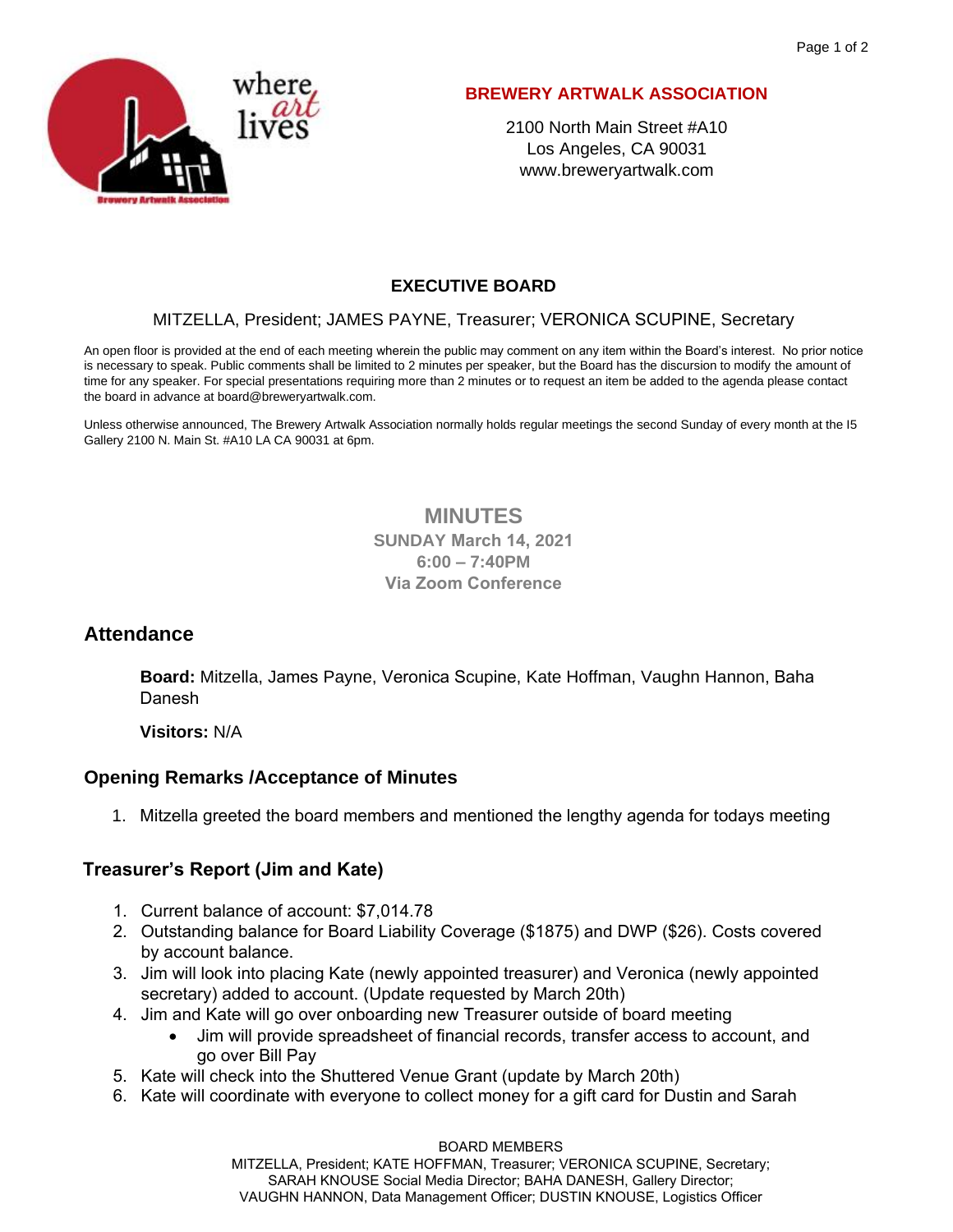### **Board Business**

- 1. Spring 2021 Video Docu-Series
	- Goals:
		- o To showcase Brewery Artists and their artwork
		- o To build back consistent engagement/ awareness with the public for the next 6 months leading up to the Fall 2021 Artwalk
		- o To provide a monthly source of income for the BAA to be used for day to day operational expenses and upfront costs for the Fall 21 event.
	- Format:
		- o Treated as a docu-series. The group expressed interest in creating a respectful and informative production
		- o Showing artists space with isolated interviews for clear, well thought out explanations of their background
		- o Suggested for viewer subscription: a through-line or narrative that ties series together
	- Cost & Pricing:
		- o Undetermined firm price but the group agreed on half of the cost of participation should pay efforts of the crew and half should go into BAA account to be used in maintenance costs
		- o Pricing was discussed to be somewhere between \$300-500, similar pricing as gallery registration
	- Baha will reach out to potential interested participant about coordinating pilot episode to better exemplify doc-series vision to the greater Brewery community
		- o Baha will curate a list of possible art experts (curators, collectors, gallery owners, etc.) who might be interested in sponsoring production (Update requested by the 20th)
	- Mitzella will get quotes from editors for working on a 15 minute video (Update requested by March 20th)
- 2. Fall 2021 Artwalk (Virtual versus in person)
	- Baha will keep an eye on what's happening with the LA Art Show and report back any useful information that will help us plan for our fall event (ongoing)
	- The group decided a good first step would be to reach out to Kristin about hosting in person event
	- Next course of action would then be to send out survey (via survey monkey) to residents and newsletter subscribers to gain insight as to what they are comfortable with participating in

## **Logistics (Dustin - absent)**

FE Porta-potty companies have changed ownership, price might have fluctuated

BOARD MEMBERS MITZELLA, President; KATE HOFFMAN, Treasurer; VERONICA SCUPINE, Secretary; SARAH KNOUSE Social Media Director; BAHA DANESH, Gallery Director; VAUGHN HANNON, Data Management Officer; DUSTIN KNOUSE, Logistics Officer